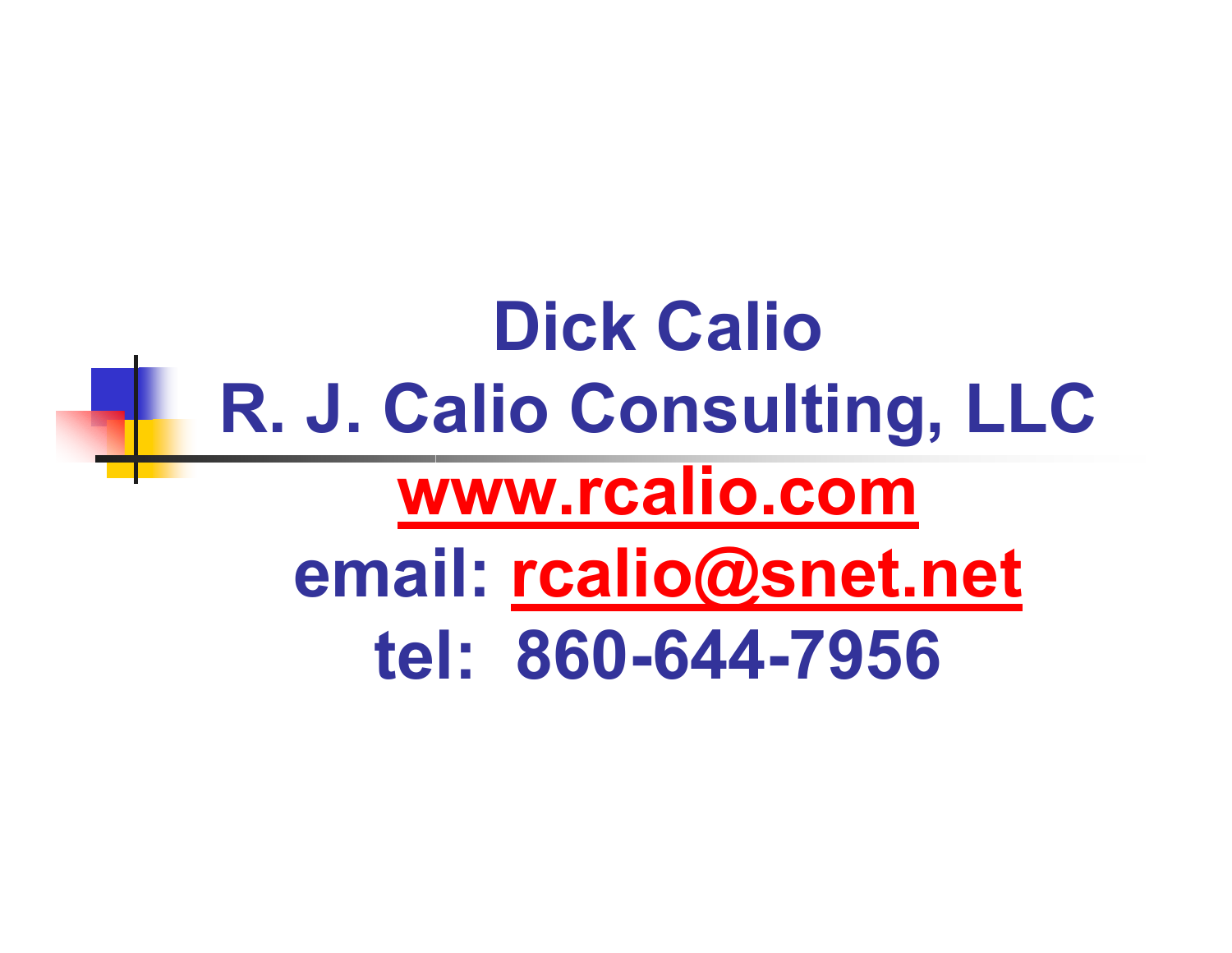# **New age marketing Creating Buzz with Social Media**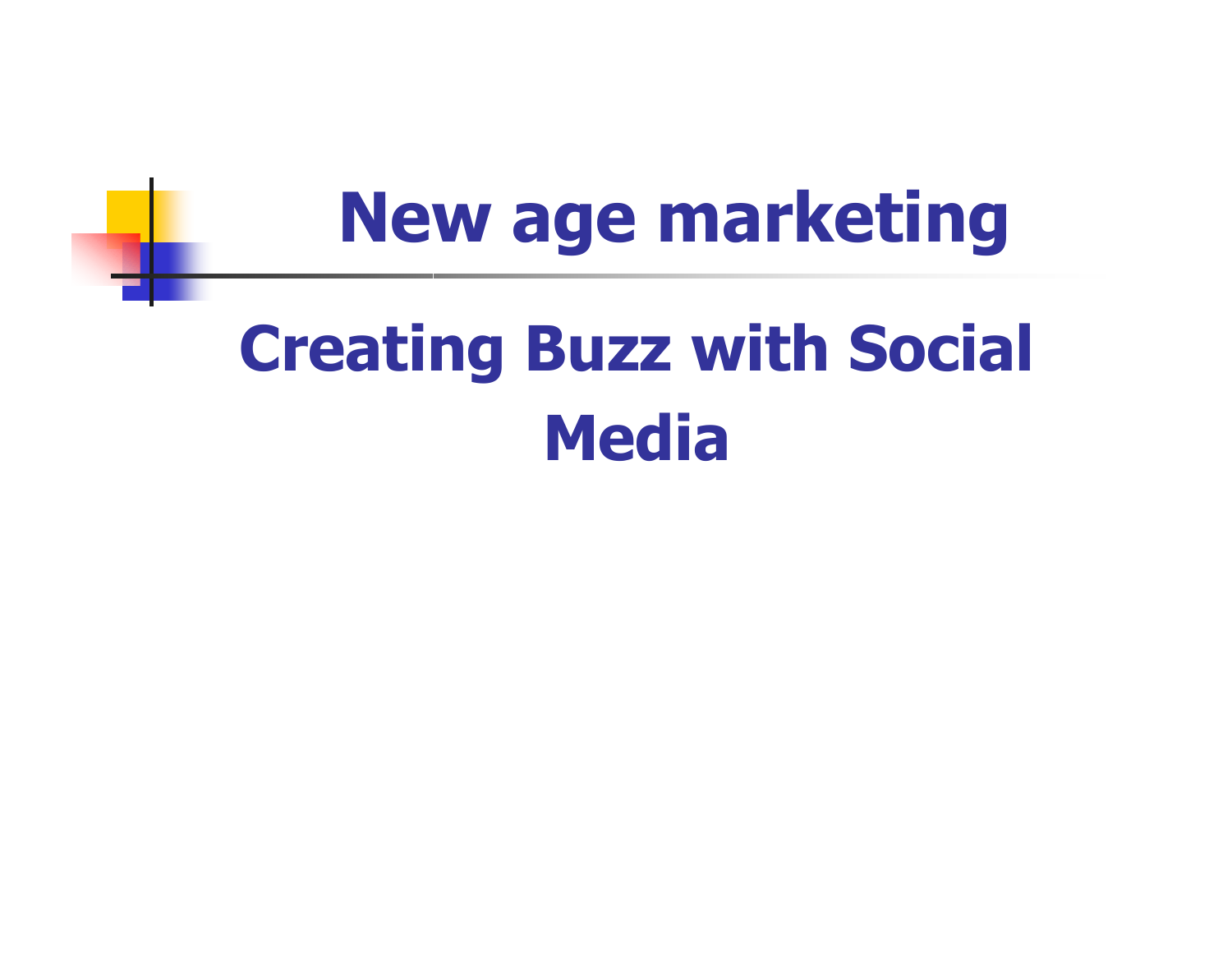### **It's all about customers**

#### **Customer Loyalty is the foundation of Social Media**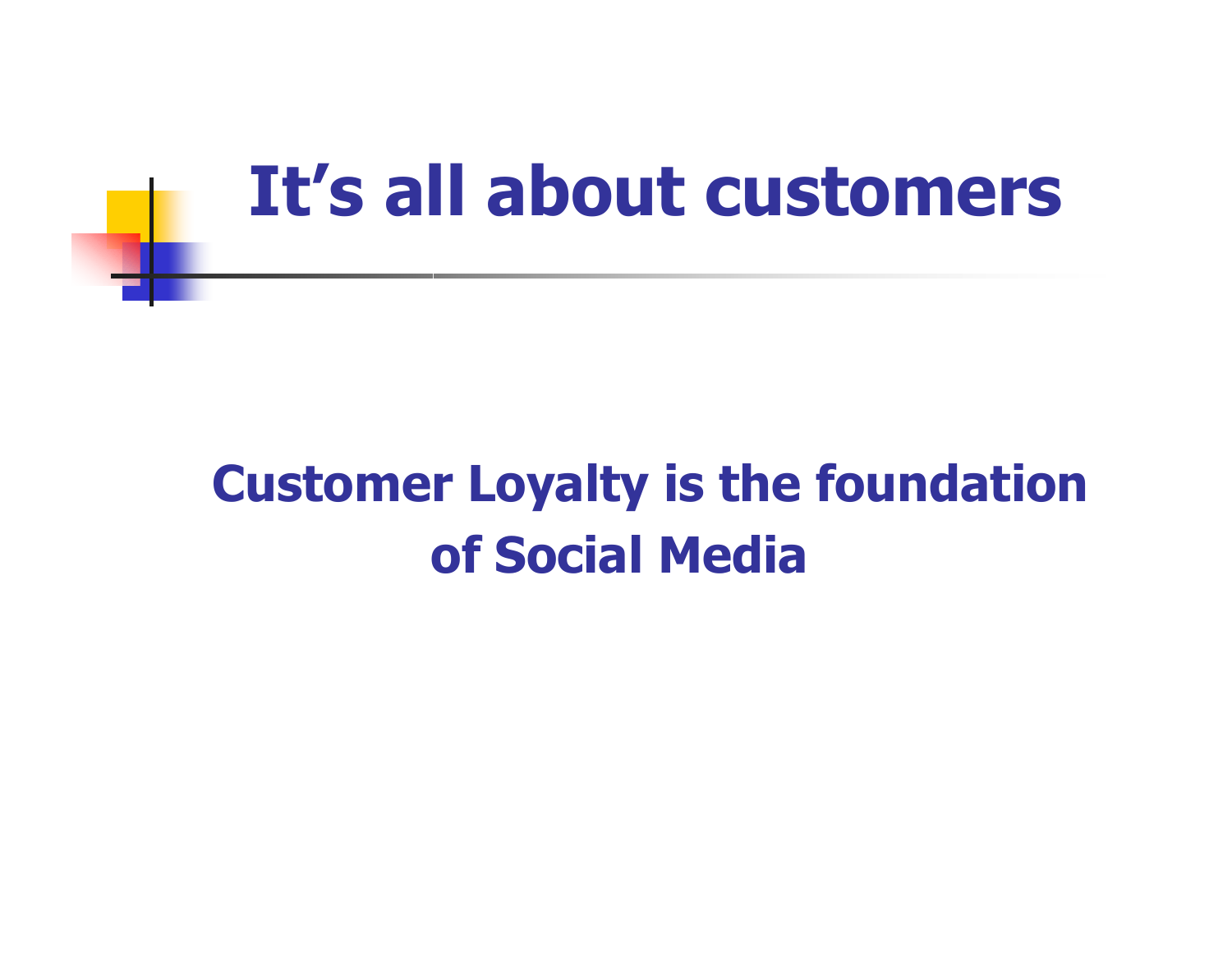## **Why should you care?**

#### **The quality of your customer relationships will drive the value of your business**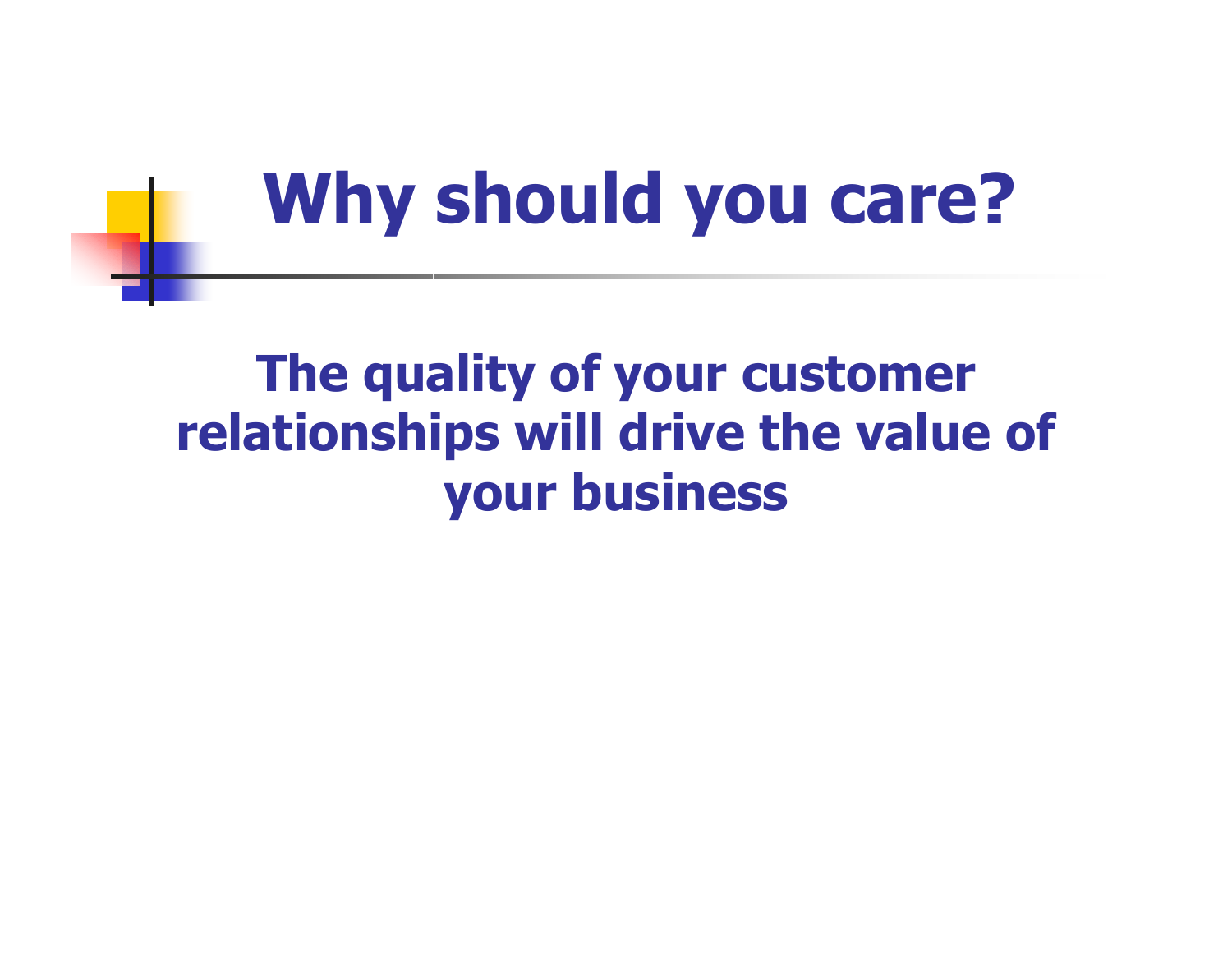### **Customer Duration**

#### **The average store loses 30% of their customers every year**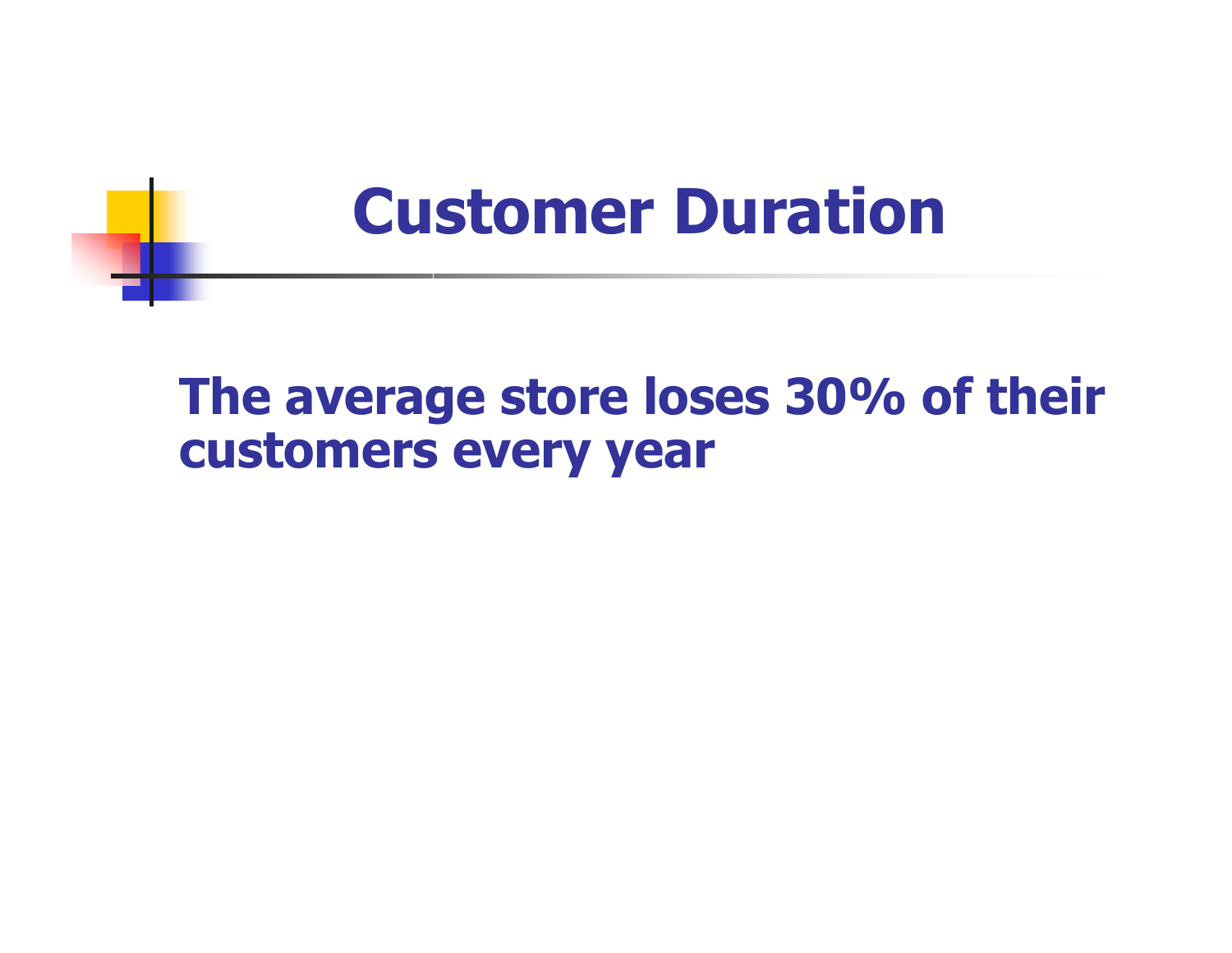### **So what's the payoff of customer loyalty**

- **A customer value increases over time**
- **Cheaper to keep a customer than acquire a new one**
- **Example 1 Spending accelerates over time**
- **Give you product certainty**
- **They refer people like themselves**
- **Are less price sensitive**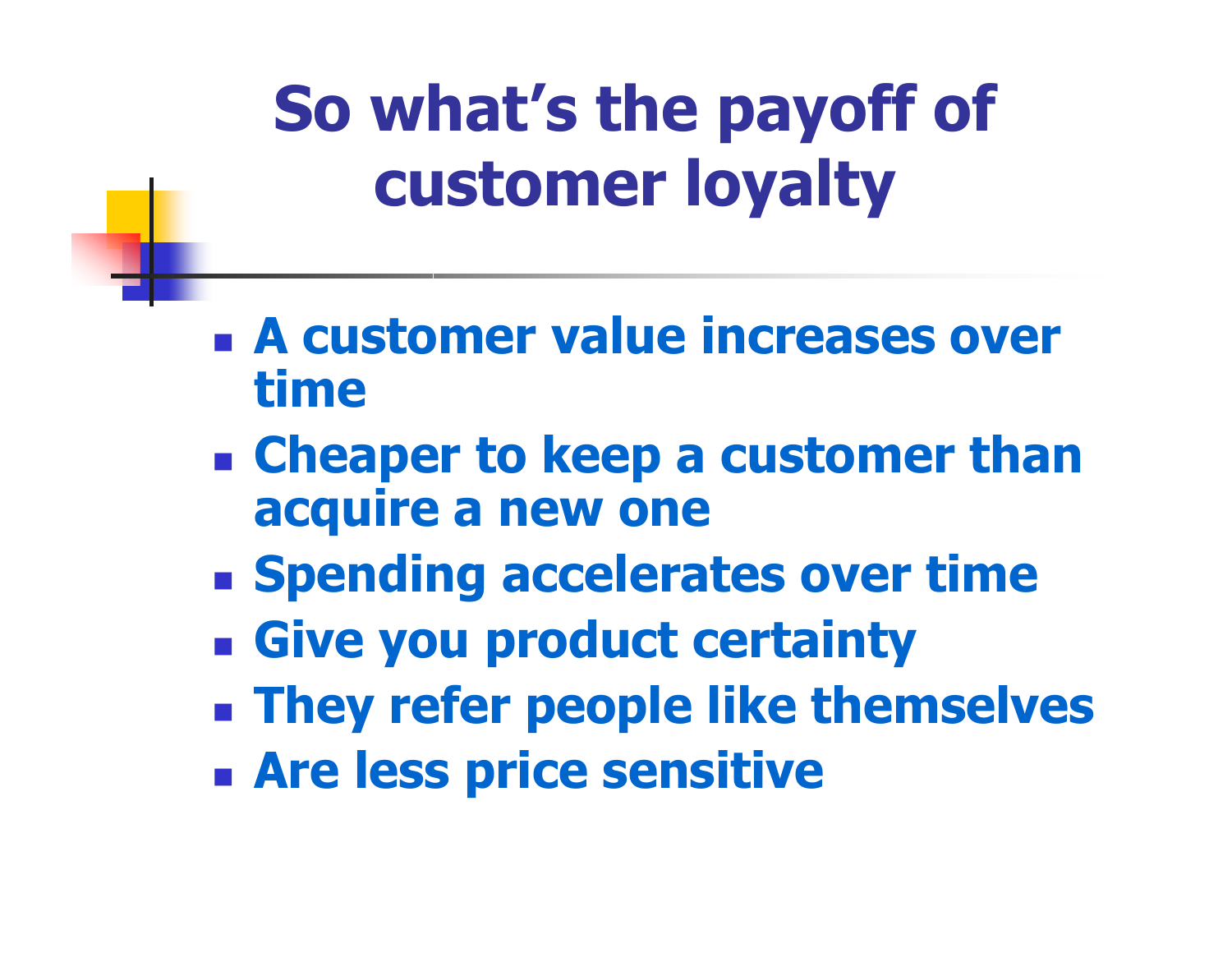## **What is Social Media**

### **Wikipedia**

**" Social media is the umbrella term that defines the various activities that integrate technology, social interaction, and the construction of words and pictures.**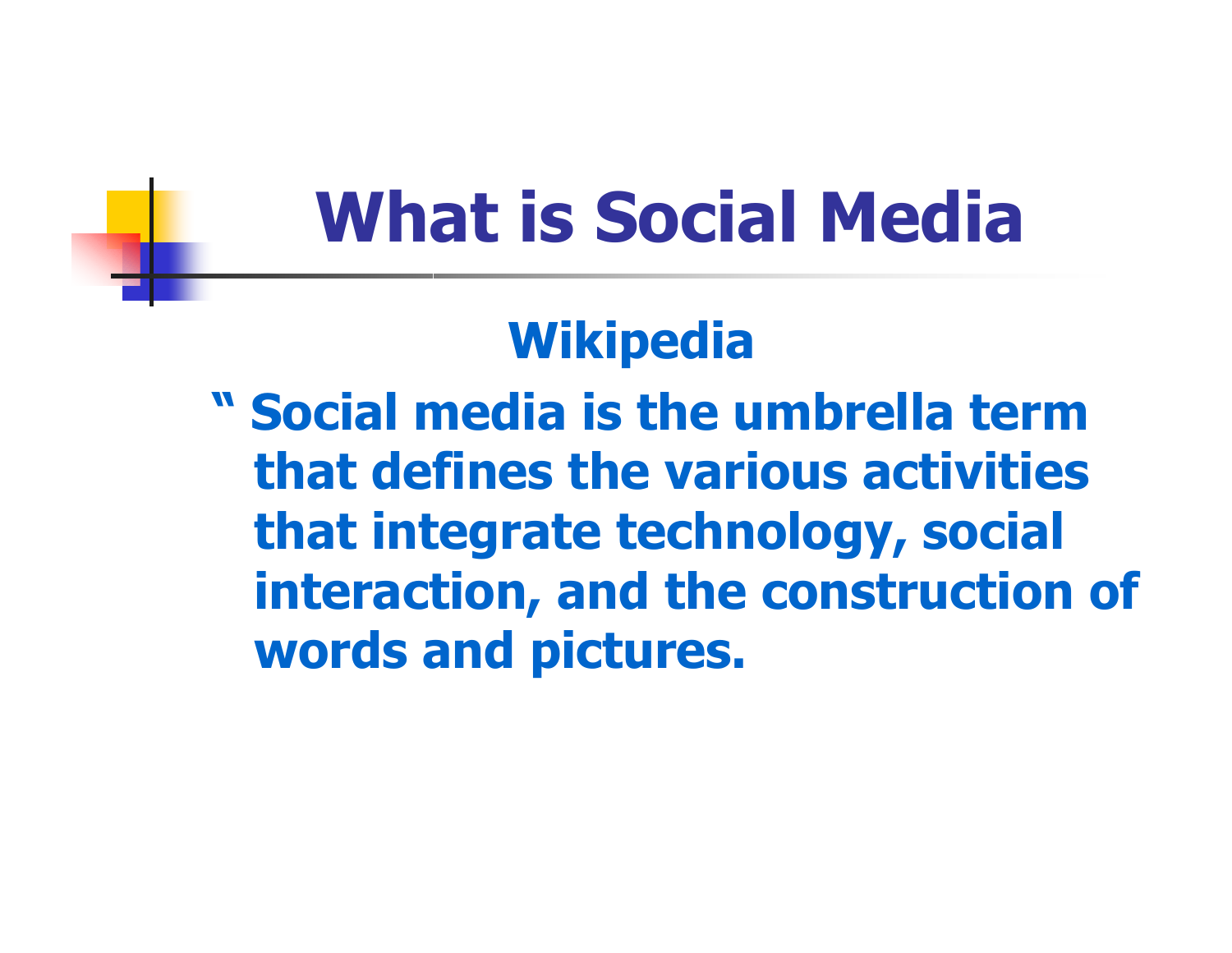### **Why is Social Media important**

 **It helps with SEO Promotes your blog Is permission centric The conversation has already started**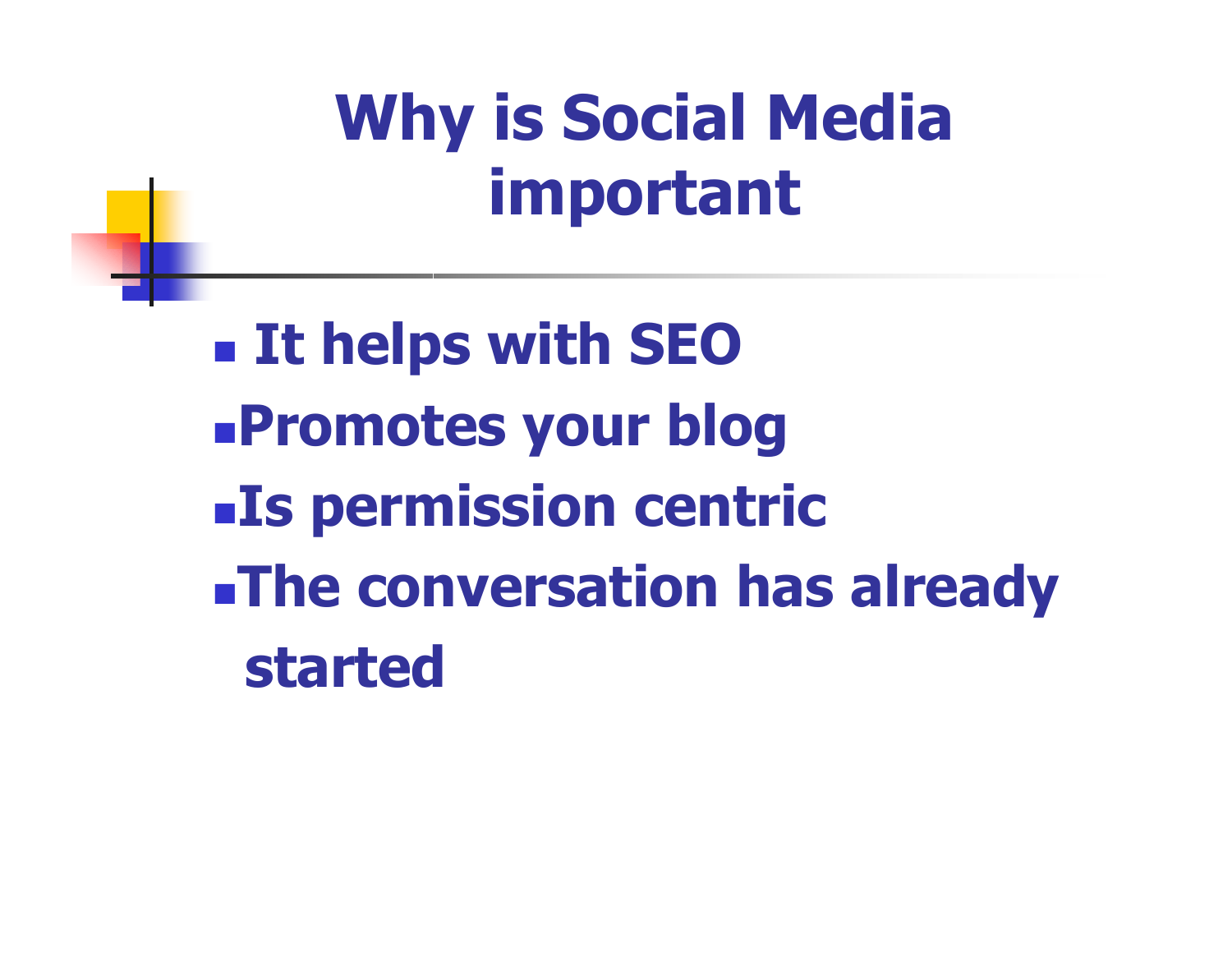### **Think of it as a business cocktail party**

**Expand your ability to meet people and start conversations "How to" advice Expert tips Opinion and commentary Answers questions Ask questions**

**No constraints of time or space**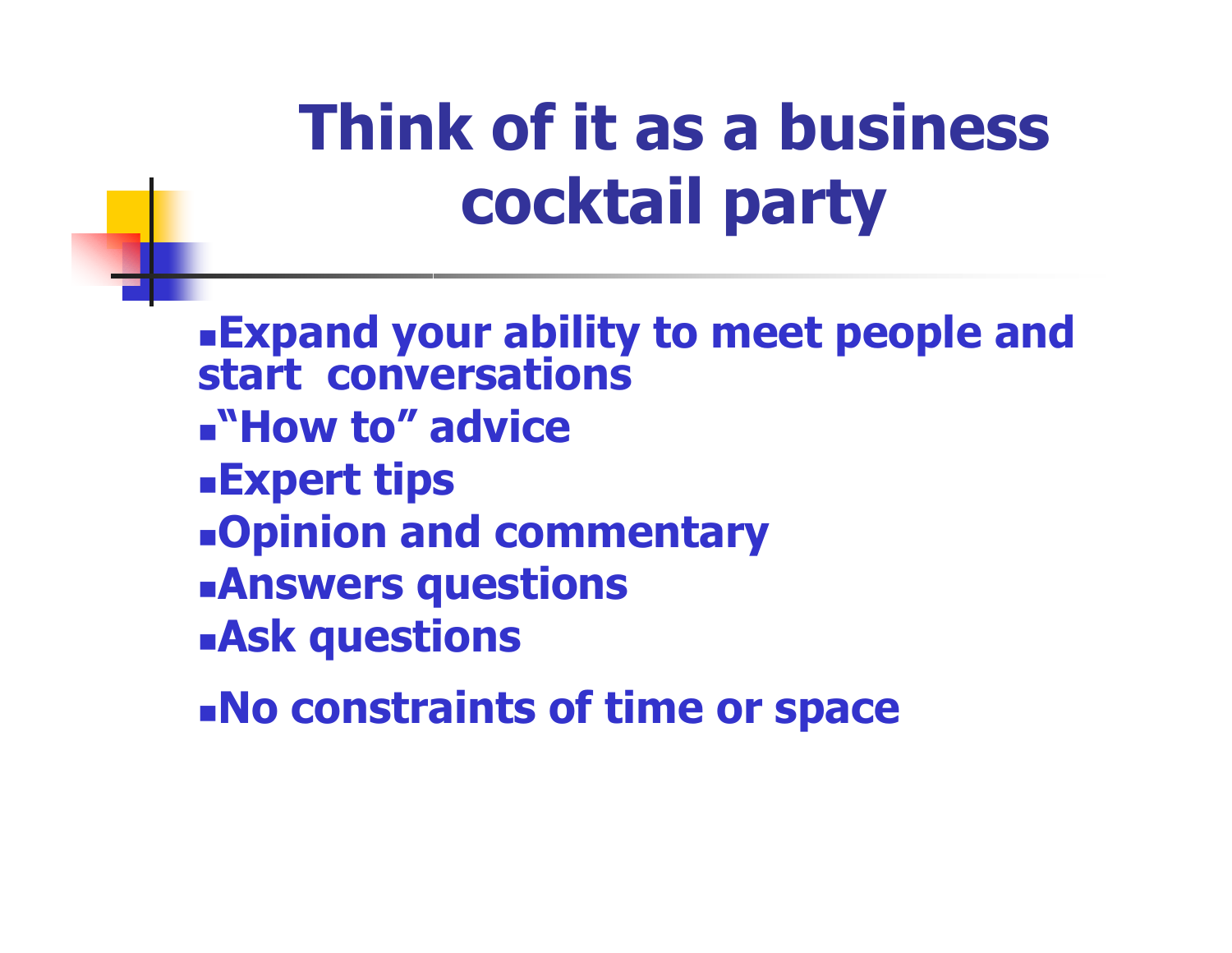

- **A nursery can off spring planting tips**
- **A health food store can offer alternative cold remedies**
- **A golf retailer can send out a pre season exercise program**
- **Top ten lists get great responses**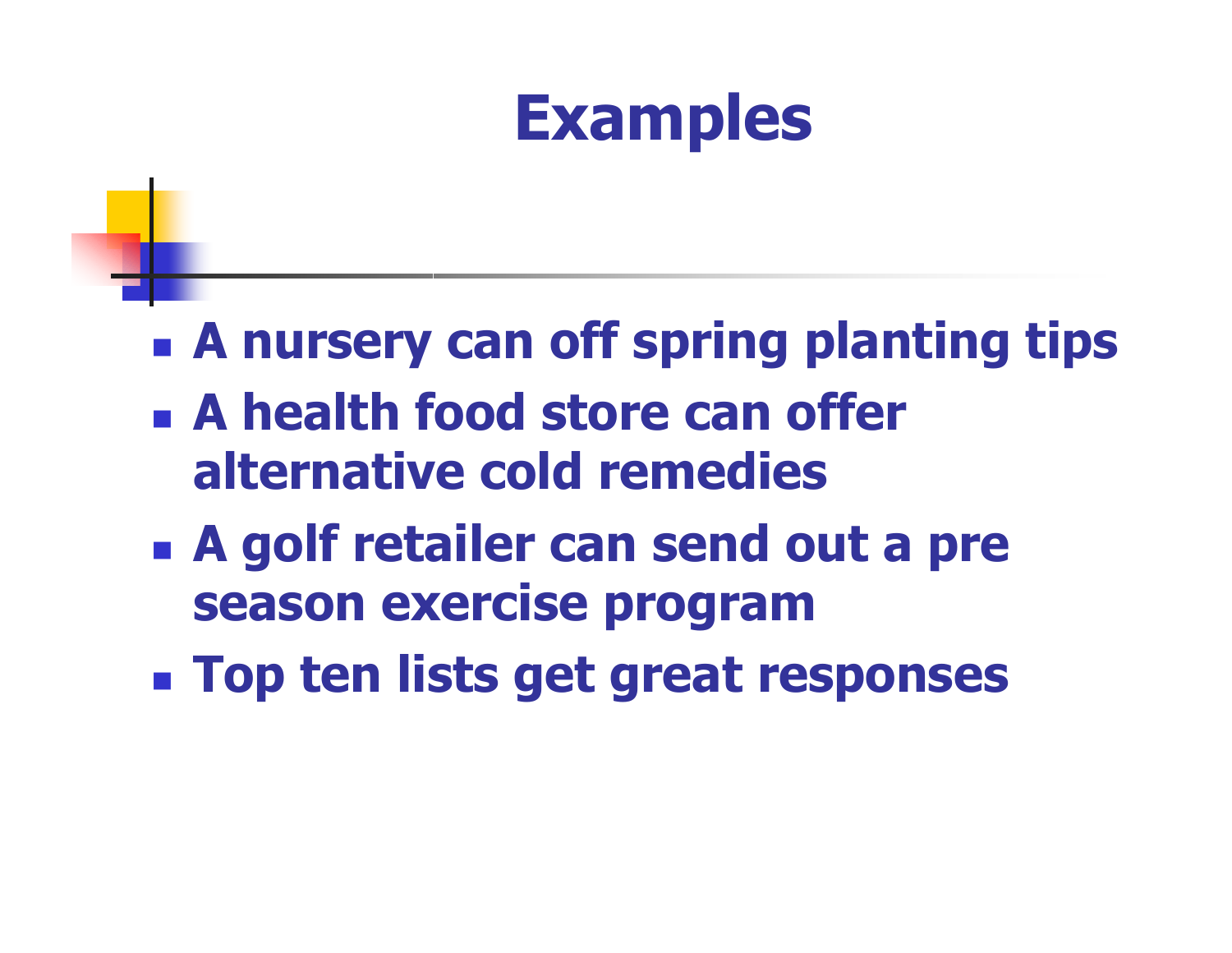### **Marketing tips**

- **Monitor what is being said about you**
- **Find out where your customers hang out**
- **Promote your content and other content you like**
- **Listen and learn**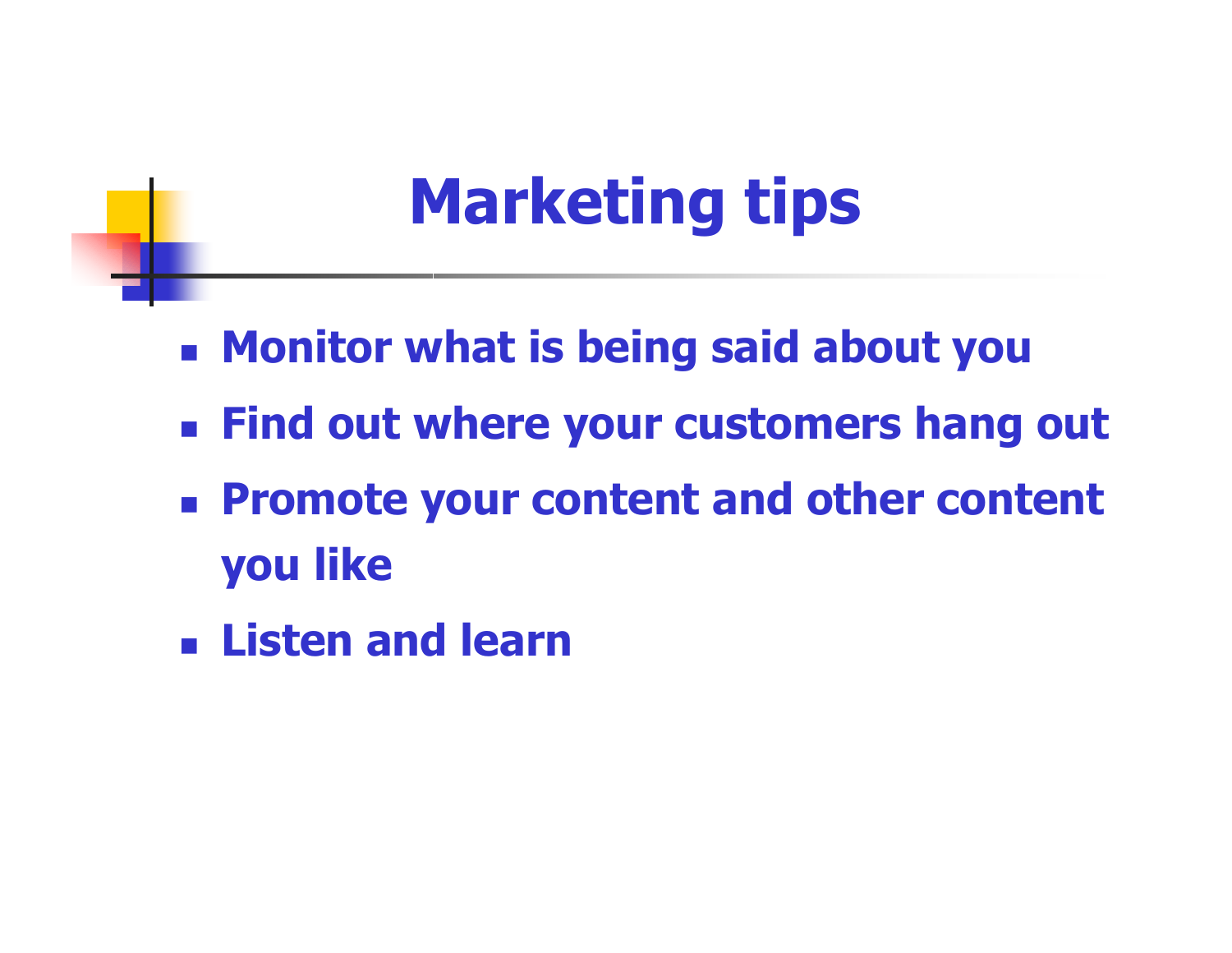### **Social Media strategy**

- **Example 5 Setup a Facebook page for your business**
- **Don't try to sell products a first**
- **Build your brand**
- **Allow free expression of views**
- **Respond to anything negative**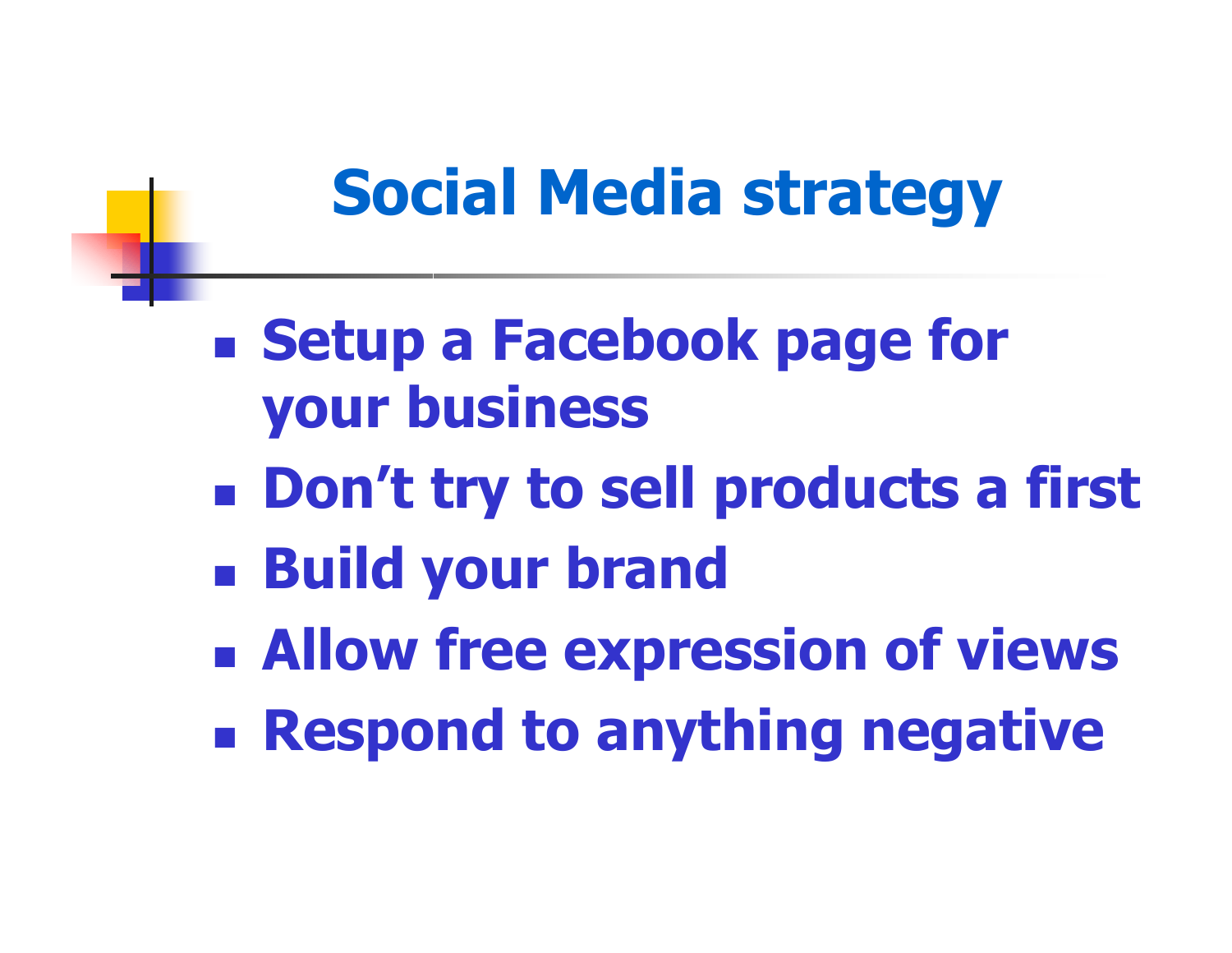## Social Media and the real **World**

#### **21 million dollars was raised for Haiti by donations made through social media.**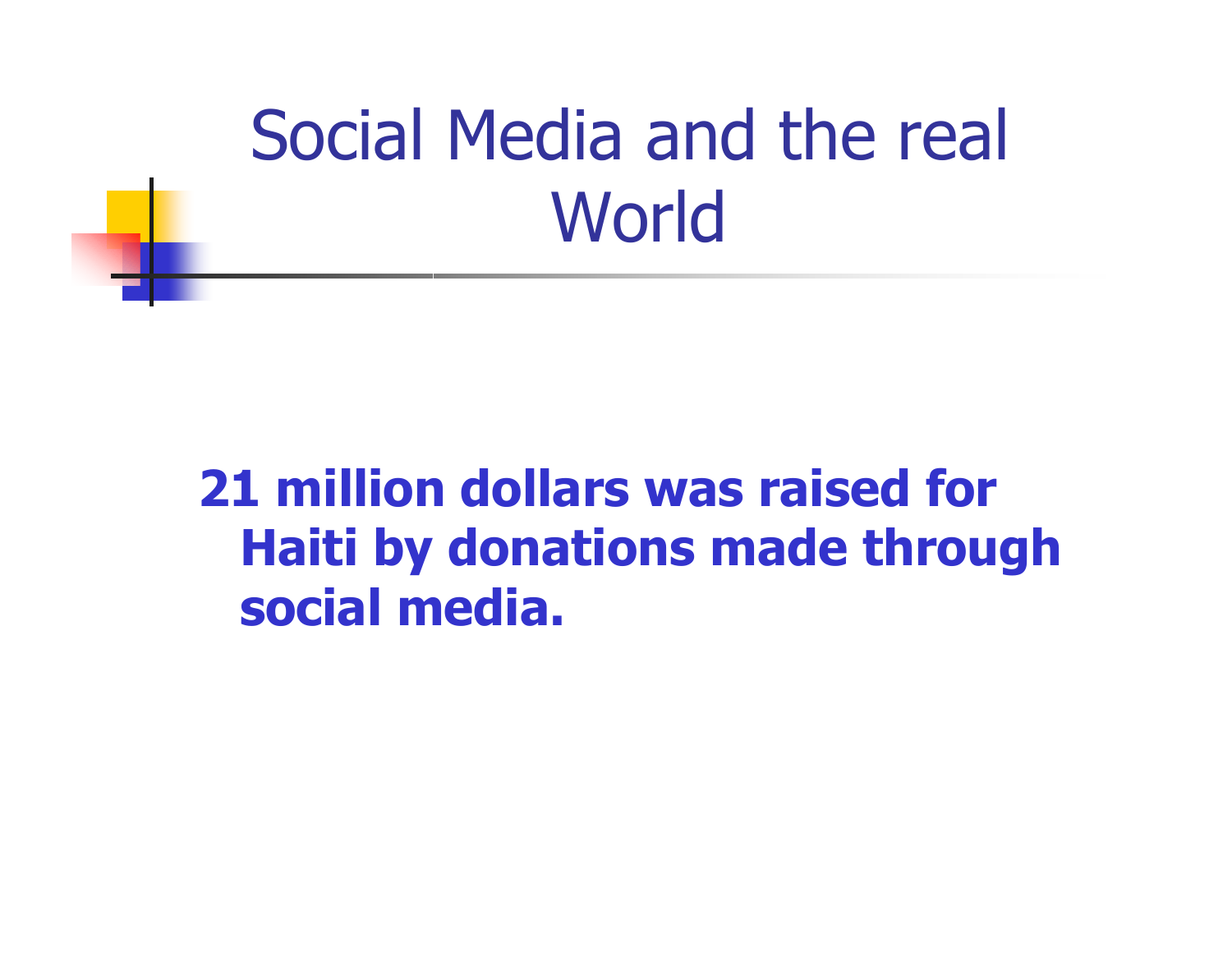### **Facebook for business**

#### **Facebook**

**Is a tool for connecting people. As a social media tool it can be used to expand your online foot print with customers and perspective customers.**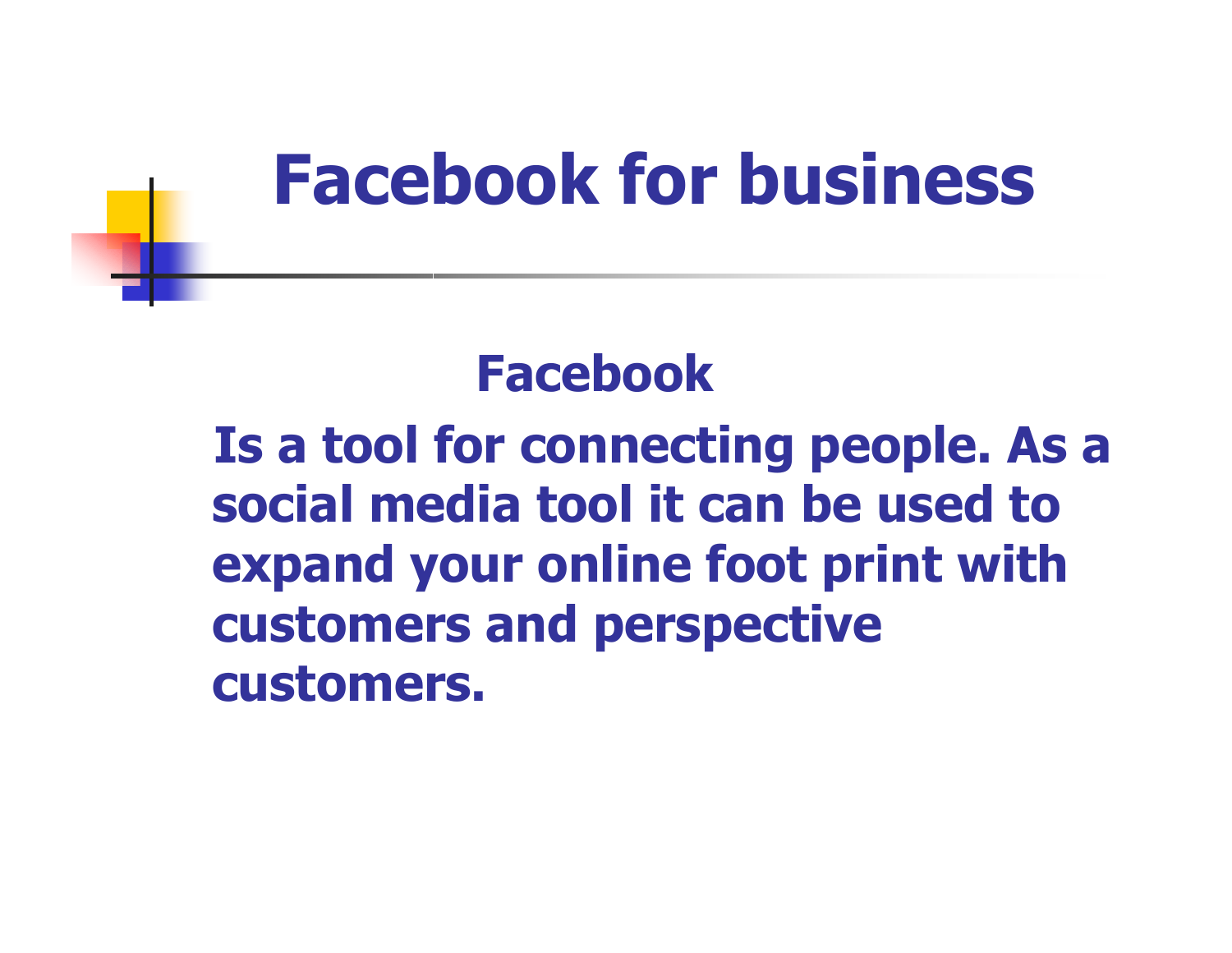## **Business goals**

- **Become more accessible to people looking for your goods or services**
- **Stay connected to existing customers**
- **Create a community around your business**
- **Promite your website, blog etc.**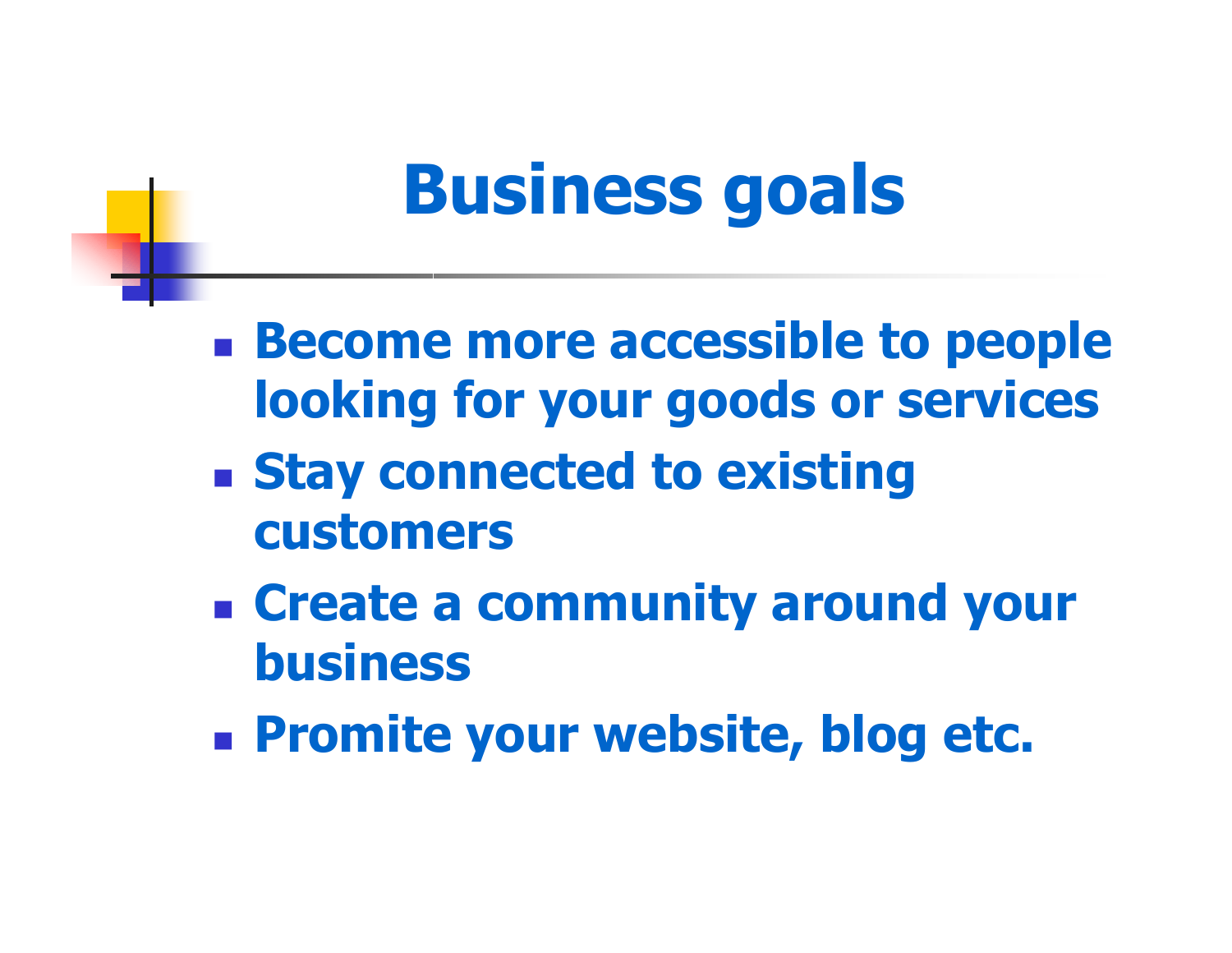### **How About Twitter**

**Twitter was originally intended for people to post real time update in a 140 characters or less. Because you are communicating one to many it has become a powerful marketing tool.**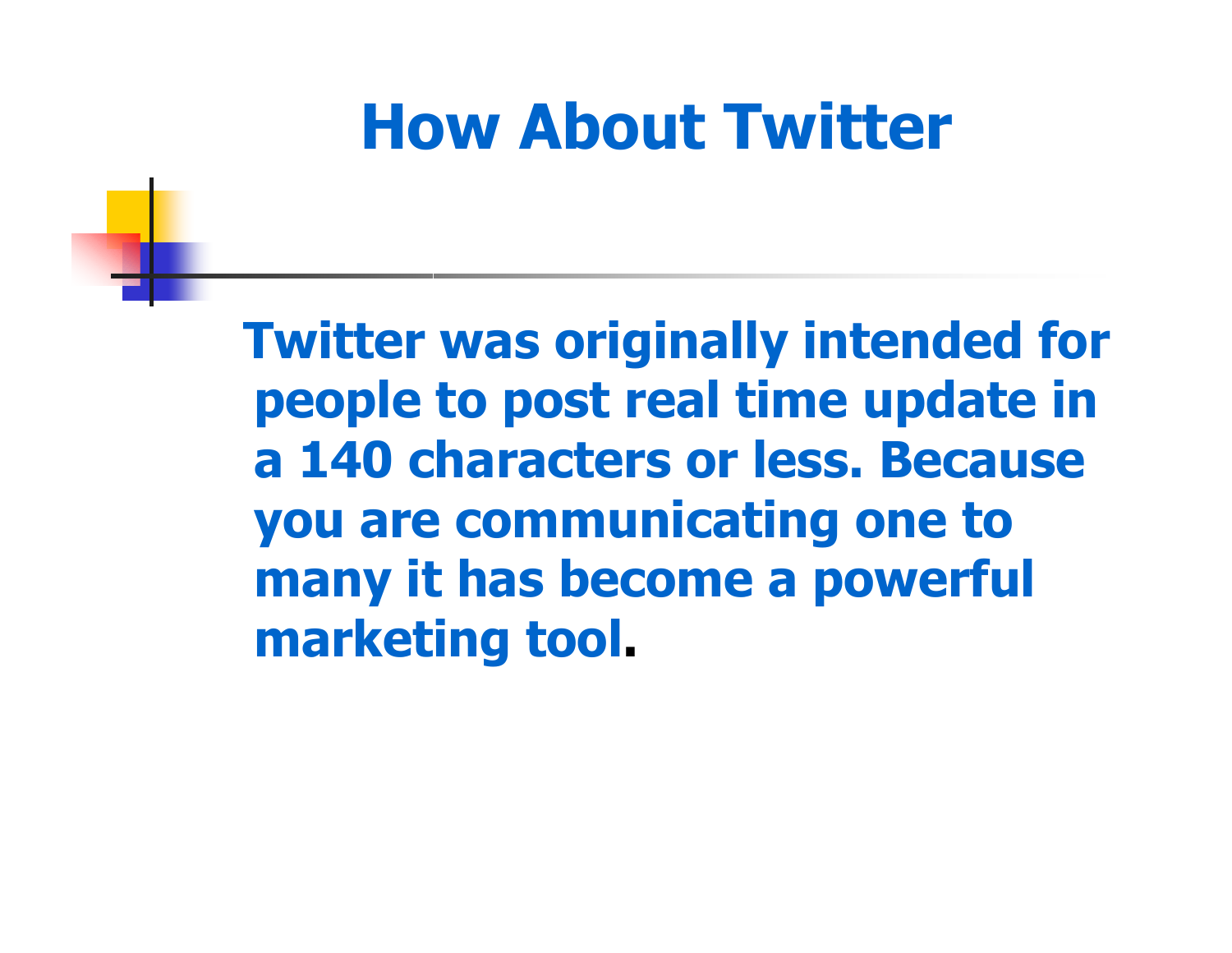### **Facebook Fans**

**Males -63% Female 37% Age breakdown 13-17 - 1% 18-24 - 16% 25-34 - 41% 35-44 - 27% 45+ - 15%**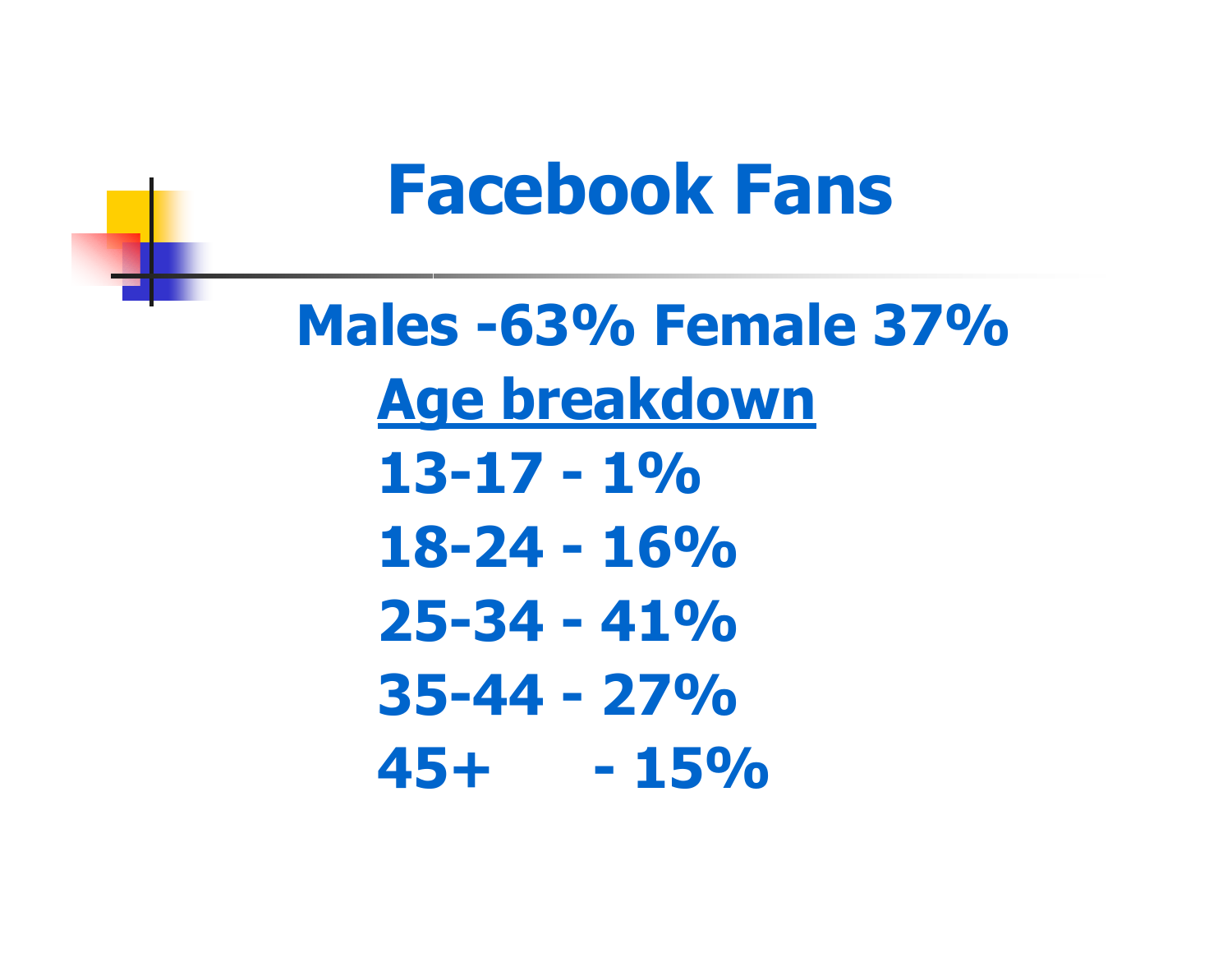### **So What does it all mean**

 **Inbound marketing costs 60% less Marketing today is about proving relevant, timely content Toot your own horn in context of a bigger message Write press releases Listen and react**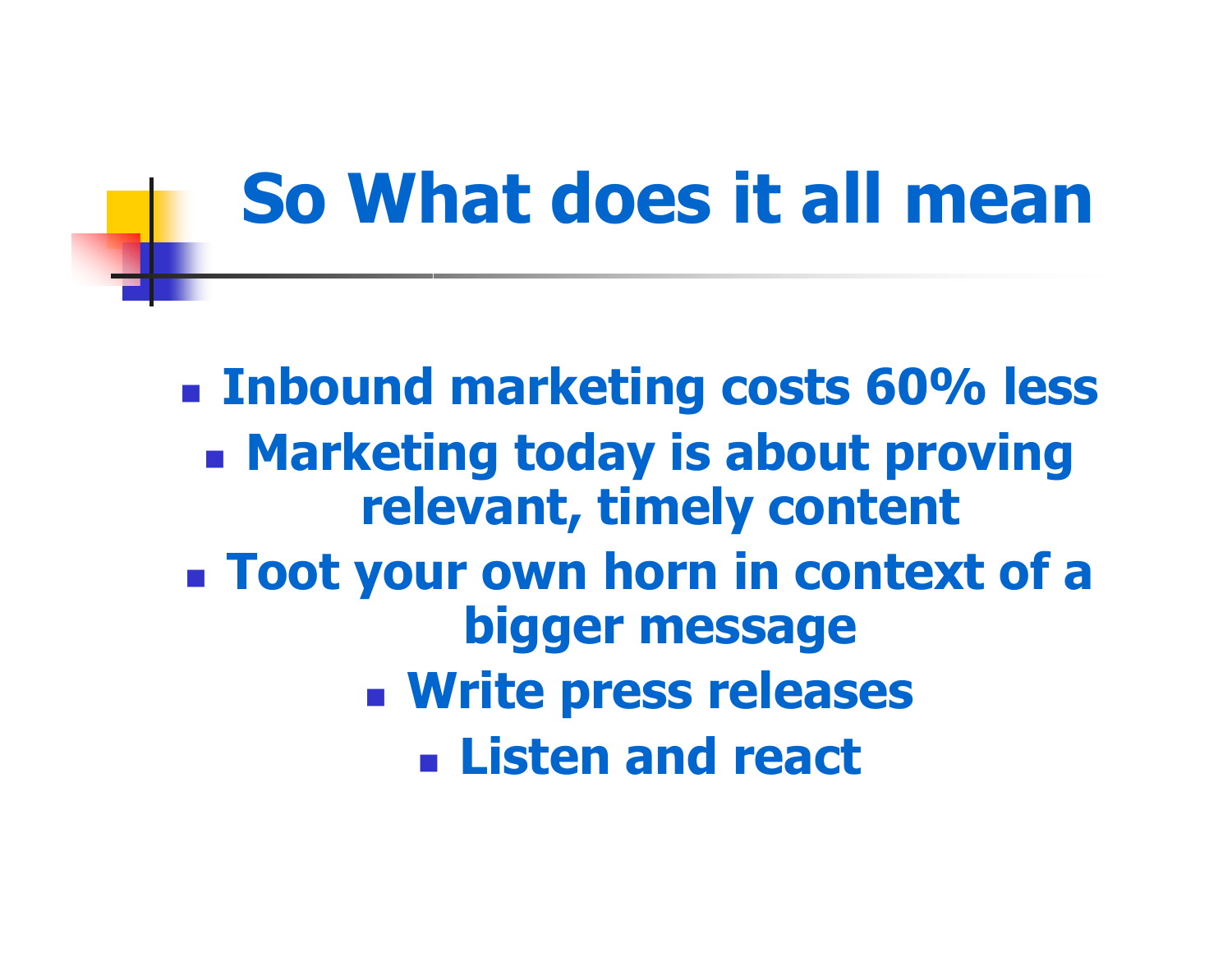### **"Good to Great"**

**Technology is only a tool. What propels business to greatness is the discipline of continuing to do the right things right.**